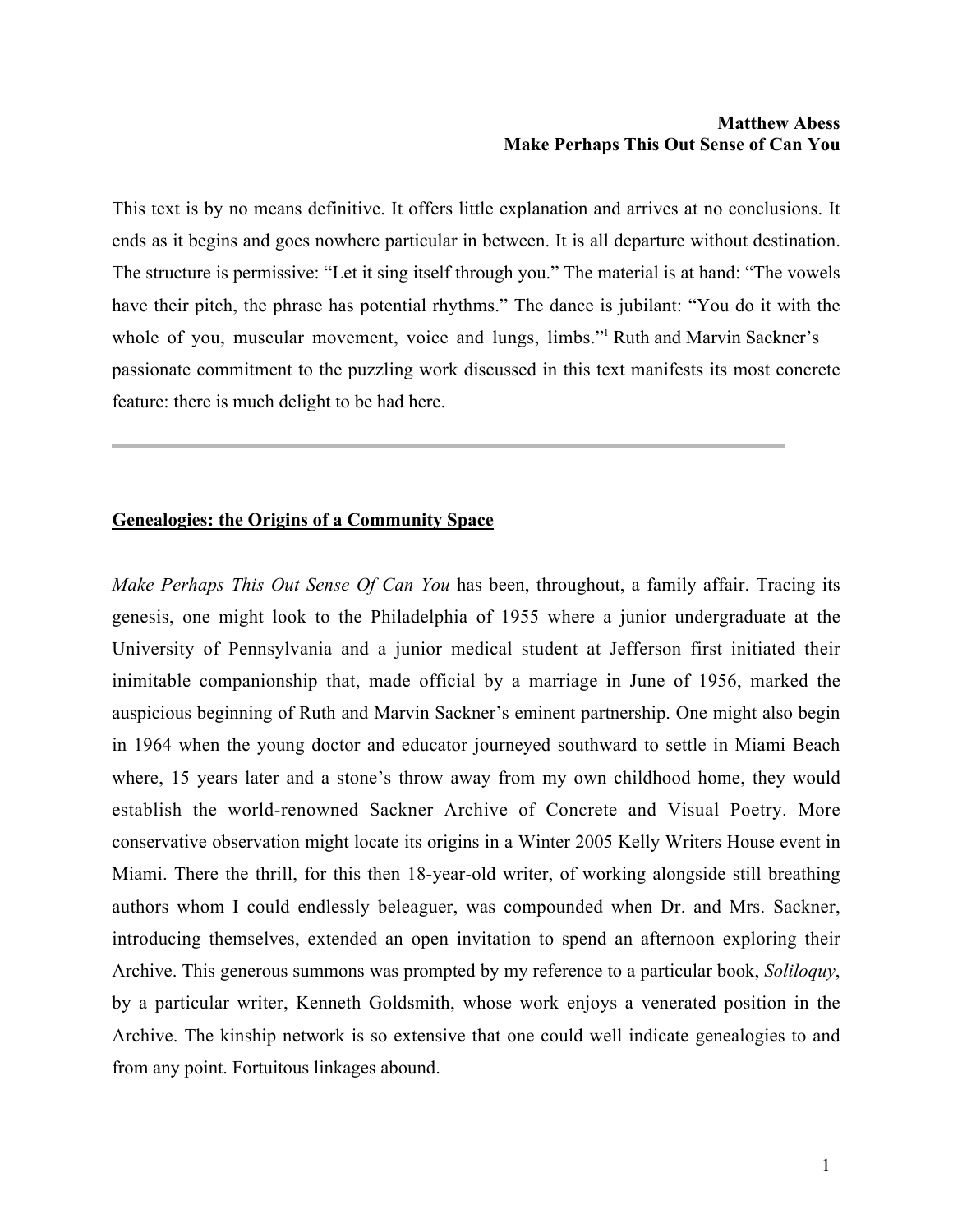The venture commenced its present track on 38<sup>th</sup> and Walnut Street in the Center for Programs in Contemporary Writing (CPCW) seminar room 111, late afternoon, month of January, year 2006. I sat at the oval oak table beside none other than Kenneth Goldsmith with whom I had just begun working as a CPCW-sponsored writing apprentice. Only weeks earlier, having been delayed nearly a full year by schoolwork and general juvenile delinquency, I had finally spent my afternoon at the intersection of word as word, sight, and sound. I relayed the details of my visit at an exhilarated pace that Goldsmith immediately identified as a symptom of Sackner Archive immersion. He shared with me the story of his own introduction to the Sackners and their eponymous Archive, telling me how, as a young visual artist just beginning to delve deeply into the art of the word, he too had felt invigorated and enabled by this charming pair and the perplexing, delightful work they stand by.

Works represented in the Sackner Archive of Concrete and Visual Poetry, though wildly diverse, share at least one common thread: *language*. Entering the Biscayne Bay-side apartment where the Archive has resided since March 2005, one tumbles into the heart of the wor(l)d: peculiar alphabets adorn the walls, letters loop to the ceilings, stone doorstops compose Concrete Poetry, divider screens are semantic, and porcelain vases calligraphic. Word-plastered parasols greet visitors at the door, surely to shield the uninitiated from these showers of palpable speech. The Sackners' correspondence with the artists whose work fills their quarters figures prominently in the Archive, generating a dynamism and sense of immanent possibility that recently led Harry Ransom Humanities Center director Tom Staley to describe it as "one hell of a collection!"<sup>2</sup> Yet "collection" hardly suffices as a description for this dynamic community space. It's the Archive: a vital space where one feels very much at home. If it were a family, then Ruth and Marvin Sackner would be the spirited aunt and uncle who, with unparalleled charm and wit, tell the younger kinfolk about all those fun things their parents didn't want them to know: things like Dadaism, Fluxus, auto-destructive art, textual interventions, action poetry – about, in other words, the fragile intricacy and stunning resilience of the word.

Following afternoon tea with Goldsmith in the spring of 2006, Dr. and Mrs. Sackner offered me unrestricted access to the Archive for the duration of the upcoming summer. The format was permissive, the guidelines simple: explore the oeuvre of their dear friend Bob Cobbing, a "concrete text-sound" poet and a foremost member of the Archive as preparation for curating an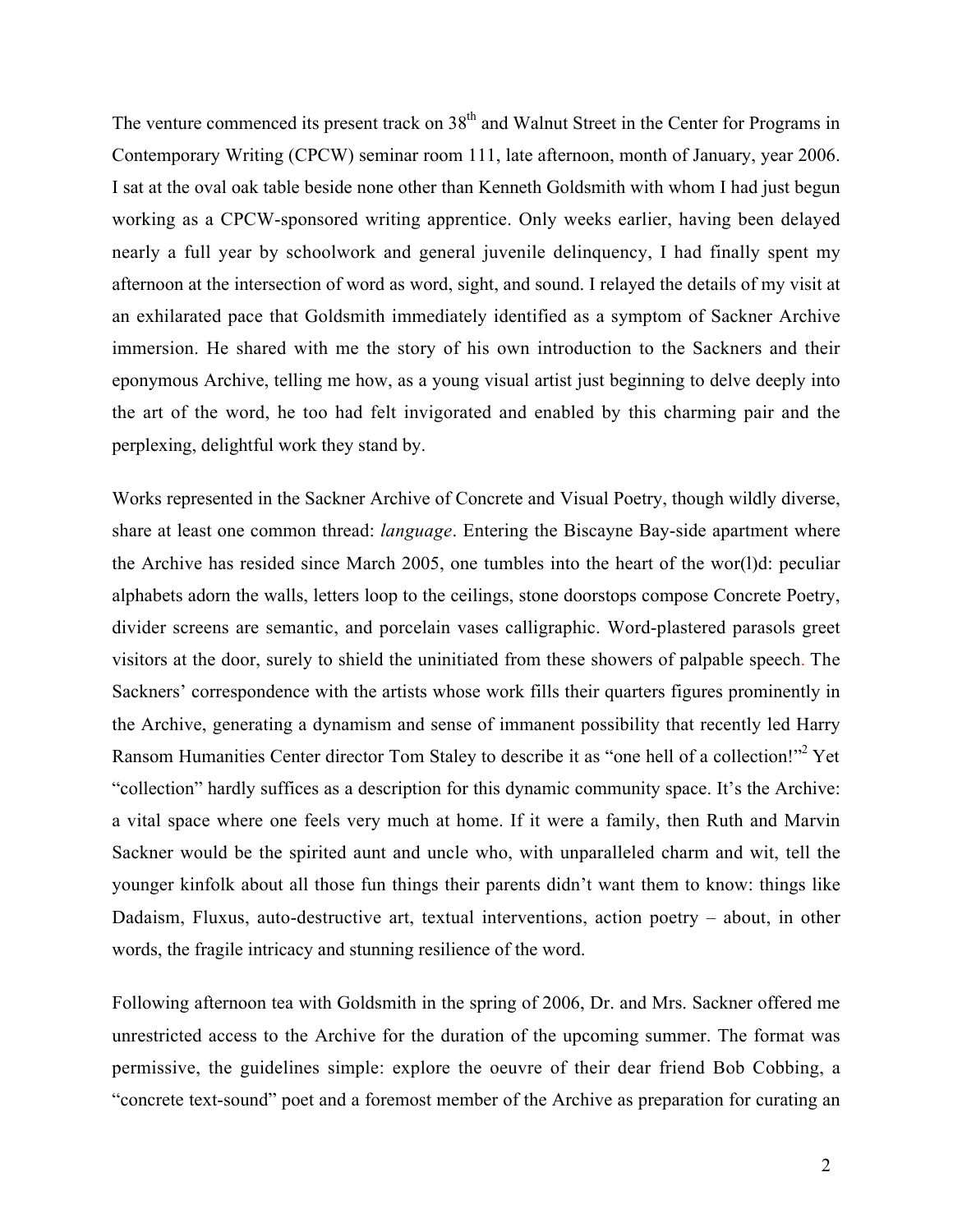exhibition of his work at Van Pelt Library, ideally to be accompanied by some kind of published text. Following the permissive ethos permeating both the Archive and Cobbing's oeuvre, *Make Perhaps This Out Sense Of Can You* is a participatory site, a space for the pleasure of the word and *you*.

## **The Other Side of the Se/a/en**

1965 inaugurated a propitious renovation of England's literary landscape. In the bustling basement of Better Books on London's Charing Cross Road there occurred a metamorphosis that England's innovative writers for many years had longed to welcome. A structural shift of colossal proportions lay in its midst. This was the year when Writers Forum firmly established its presence at the perimeter of a literary scene that has never since appeared quite the same. At the helm of this transformation, looking like the old man of the mountain and behaving just like that rowdy grandfather who teaches you all about that-which-has-been and the other side of all-thatmight-be, stood Bob Cobbing.

Born on 30 July 1920 in Enfield, England, Cobbing was an assiduous innovator in the sphere of language and a mentor to generations of younger innovators surveying the vicinities that, together with them, he labored to open. Alternately a landscape gardener, farmer, steward's clerk at a hospital, and teacher of Esperanto, Cobbing fluidly traversed dissimilar vocations with the same dexterity apparent in his boundary-dissolving performances with and of the plasticity of the word. When asked about the development of his intermedia praxis, $3^3$  Cobbing remarked, "I commenced as a painter; later wrote poetry; studied music; began to realize all three were one activity (together with dancing, which is, perhaps, the key to them all)."4

Cobbing entered the organizational front of London's literary scene by way of the Hendon Experimental Art Club. Founded in 1951, it was renamed in 1954 the Hendon Group of Painters and Sculptors, and renamed again in 1957 Group H. As early as 1952, together with dramatist and painter Lewis Cook, Cobbing launched a series of informal events that over time evolved into Writers Forum Workshop. 1954 saw Cobbing's earliest contribution to small press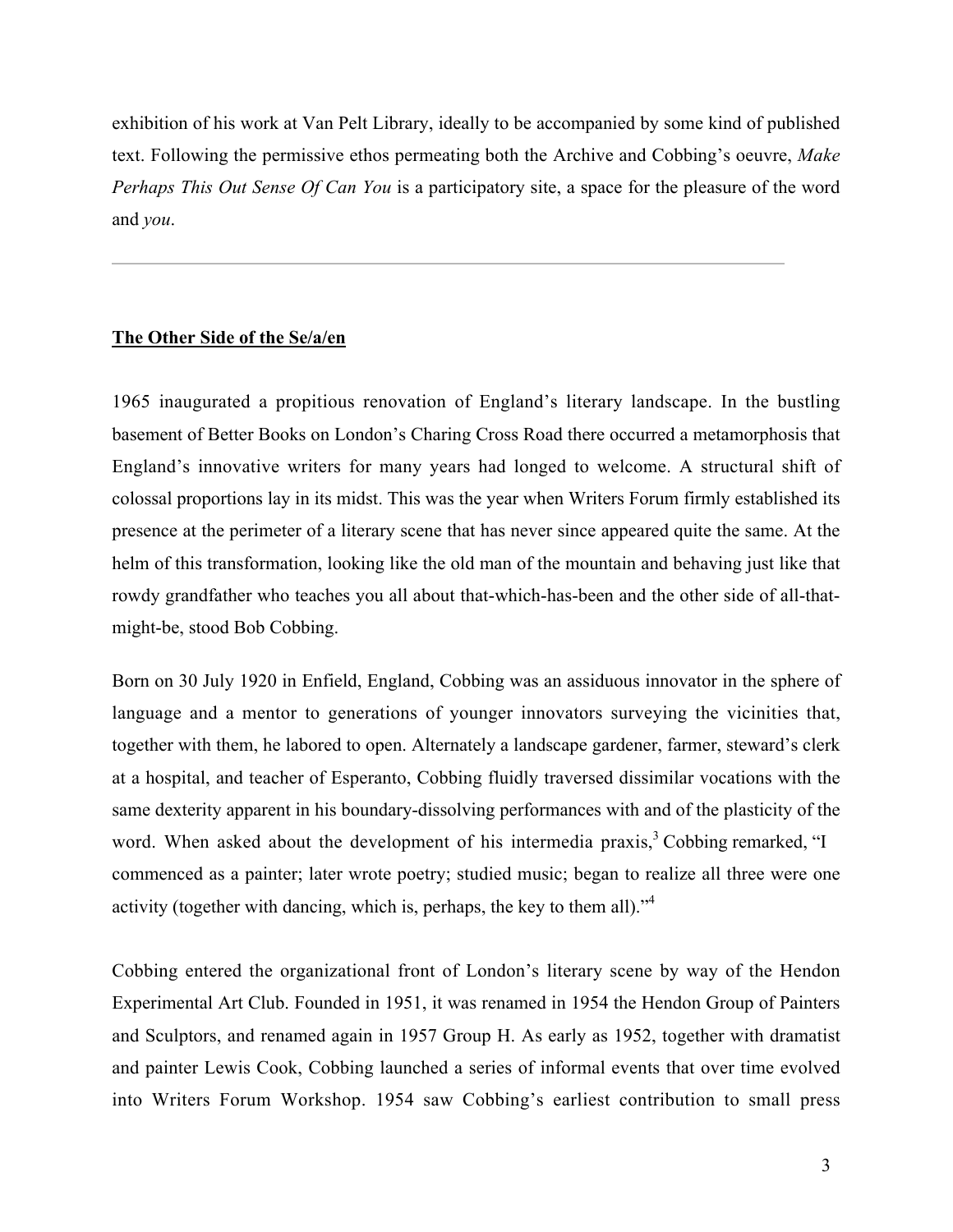publication with the debut of *And* magazine. To writer and collaborator Jeff Nuttall's subsequent query, "why don't we all start publishing regularly?" Cobbing offered, "why not?"<sup>5</sup> Writers Forum Press released its first publication in 1963. Cobbing's succession to manager of Better Books in July 1965 presented Writers Forum with the geographical base that would permit an elusive name on London's literary fringe to become a definite locus of activity.

Writers Forum emerged within a social order that would have been entirely unrecognizable to its trans-Atlantic counterpart. Under the auspices of the Beats, American writers had grown accustomed to autonomy. Where informal poetry readings were an increasingly common sight and sound across the open literary vistas of America, the English scene was formally regulated and roundly penetrated by entrenched institutions and their self-sustaining practices. The National Poetry Society maintained ornate procedures of training and examination in professional elocution. State certified teachers of poetry performance, often with positions in state funded schools, tutored aspiring professionals in this expert practice, with pupils' progress frequently and meticulously scrutinized. Poetry connoisseurs and other shrewd parties deemed this rigor wholly necessary in light of their concern that a poet possess "the capacity for being absolutely honest and true to his innermost being when he . . . vocalises his experience[.]" An exemplary professional elocutionist, Betty Mulcahy, cautioned that should the capacity for such honesty and truth be lacking, then, in listening to the poet read poetry, "we may well be listening to 'mask' and not 'face.'" Or, if not through ineptitude, then perhaps by "sheer familiarity with his material, the poet may underplay his own poem; perhaps his very modesty will act as a barrier to full communication."<sup>6</sup> For the sake of poetry, then, the poet was stripped of his or her  $^7$ voice. Over the brief span of his tenure in the 1970s as a councilman of the National Poetry Society, Cobbing lobbied for the legitimacy of the poet's voice, though apparently to scant avail. As recently as 1982, then General Secretary of the National Poetry Society Brian Mitchell wrote in a letter to critic Josephine Johnson that, while "[a]ll those associated with the poetry society do consider there is an art to reading poetry," even so, "that does not preclude a great deal of debate taking place as to whether poets or trained readers are best in terms of reading contemporary poetry."<sup>8</sup>

Writers Forum Workshop was one of the earliest literary venues during England's formally conservative postwar years where the voice of a living English poet other than Ted Hughes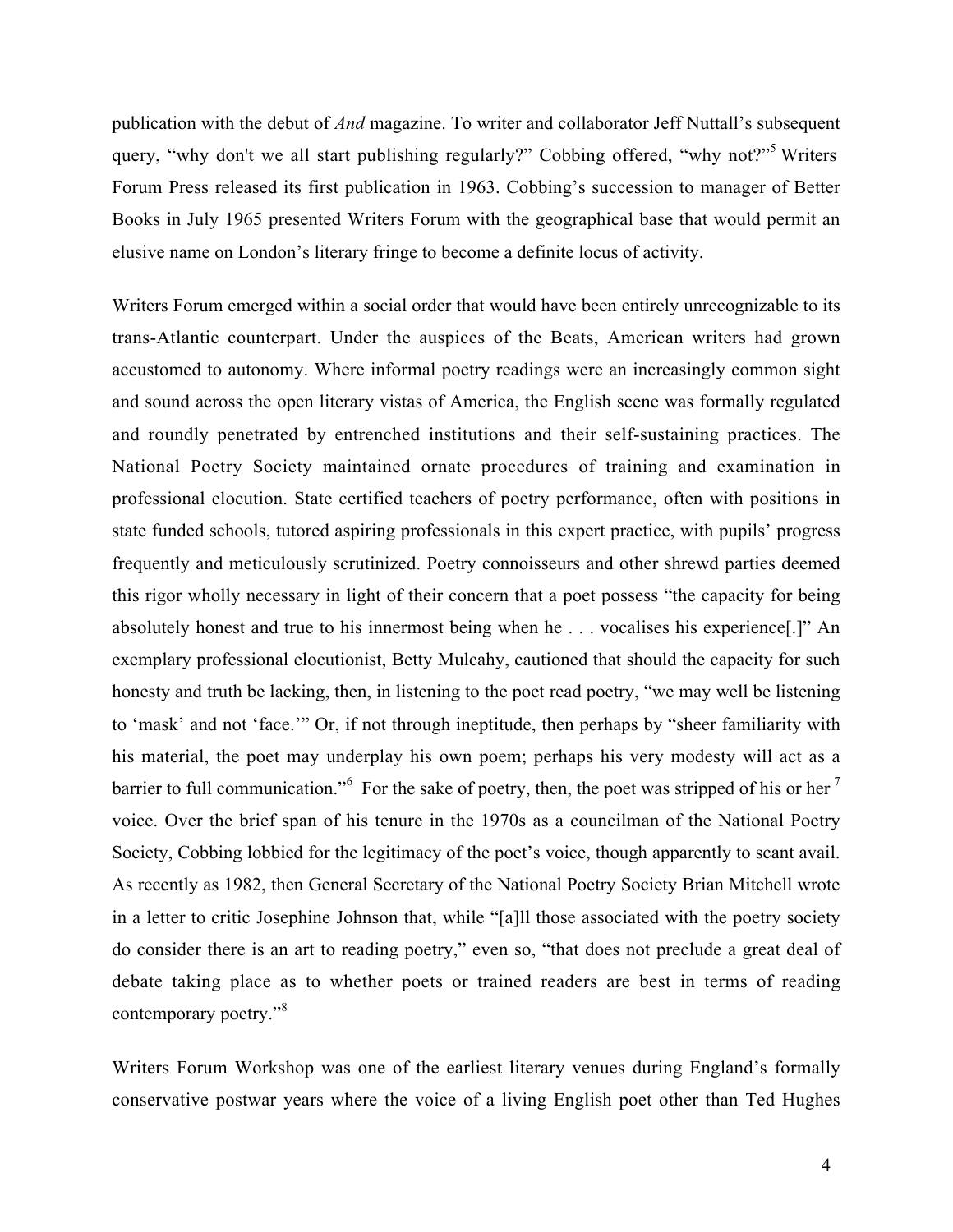might be regarded with any measure of confidence. The Workshop's permissive ethos, especially uncommon at that time, maintained the contention that a poet's merit in no way derives from traditional criteria of historical precedent and institutional rank. Affirming the poet's right to speak aloud and admitting poets access to collaborative forms of life which they previously had no way of encountering, the Workshop was a participatory site of enormous energy. Anyone at all could wander in without worry of exclusion or derision. "The point about criticism," Cobbing dutifully notes, "is that it is frequently wrong." At the workshop, "people [would] read their work out loud and . . . learn by performing it."<sup>9</sup> The enjoyment of reading came first, after which nothing considered secondary would remain in this rare place where delight in the word amply legitimated both poet and poem.

Particularly for younger writers freshly entering the literary scene, the Workshop offered an invigorating alternative to the introverted confessional mode dominating the National Poetry Society circuit. Poet Maggie O'Sullivan recalls how, at age 19 or 20, "it was Bob [Cobbing]'s workshops really that were the main kind of excitement for me. . . . I was so excited and intoxicated by what Bob was doing. . . . I knew immediately that this is the work that I wanted to be involved in." Most salient for O'Sullivan was "this astonishing kind of bodying forth of the sounds, the language. It's bodying forth, [the] experience [of] that presence, that physicality. . . . That language, bringer of language to experience them in the flesh."<sup>10</sup> The Workshop offered a space where ripe young poets could mingle with those of longer standing, experimenting with diverse forms in a setting where seasoned knowledge met fresh perspective: a dynamic space where the usual practice of "just reading stuff"<sup>11</sup> gave way to the vitalizing dynamism of interaction. Just as Dr. and Mrs. Sackner have "adopted" many an innovative wanderer in the field of language, so Cobbing mentored a circle of just-emerging writers who now belong to the vanguard of trans-national literary enablers. Even in the earliest years, these writers were endowed with a space to speak. At a time when others would not, Cobbing listened, and the collaborative cacophony often informed his own work.

ABC in Sound (originally titled Sound Poems),<sup>12</sup> described by Cobbing as "the first important poem I ever did," arose within this collaborative context. Cobbing frequently drafted ornate chronicles of the work's development, each time opening with its origins in the Workshop: "I did three poems for three successive [Workshop] meetings and it suddenly occurred to me that one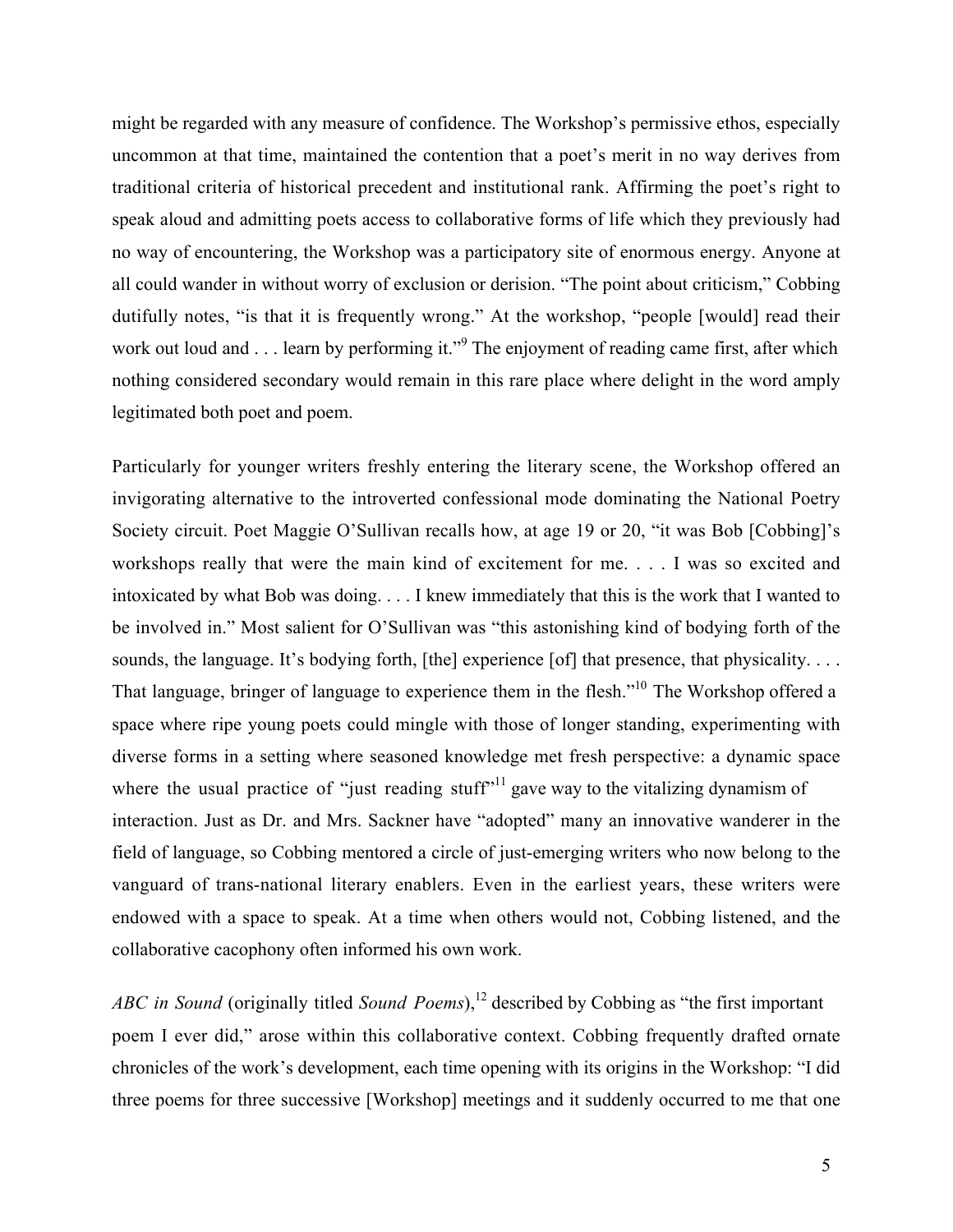began with the letter A, one began with the letter B and one began with the letter C. I thought I should simply carry on and do the rest of the alphabet."<sup>13</sup> As the well-rehearsed tale goes, Cobbing, struck with a terrible bout of influenza, went on to complete the work in a feverish state that left him with "all sorts of strange sounds . . . buzzing in [his] head."<sup>14</sup> The narrative is emblematic of Cobbing's penchant for play. Though habitually cagey when prompted for explanations of his work, Cobbing embedded sincerity in his statements' subtext, generally to the effect that he took pleasure in crafting such and such a work and would like the reader to take pleasure in it as well. Even so, Cobbing's ribald tale of providential affliction evades mention of his careful hewing of language in this alphabetic sequence. Utilizing foreign tongues, palindromes, puns, and elaborate constraints, the text illustrates the idiosyncratic calculation underlying even the most chance-determined productions. Near the center of the work appears J for *jouissance*: enjoyment, sensual pleasure, orgasm; at its extreme, rupture. Just pages away, pivoting at the alphabetic axis, stands M. The final section of M, when unaccompanied by its preceding parts, would be printed under the title "Ejaculatory Poem." The graphical bombast of its visual rendition upholds a "connection with the pulsating of breathing, the blood, ejaculation,"<sup>15</sup> in other words, bodily rhythms and physical expressivity.

Five of the poems from *ABC in Sound*, including M, received visual treatment in *Six Sound Poems*. Here, anticipating the query, "why publish sound poems in visual form<sup>[?]"</sup> Cobbing responded preemptively: "the poem exists in many forms aural and visual becomes perhaps many different poems."*<sup>16</sup>* Analyzing these poems and others, writer Dom Silvester Houédard distinguished between "ear verse and eye verse, . . . ear verse with an eye equivalent, eye verse with an ear equivalent, and eyear or 'oreil' in which the two aspects are equally important or so closely interwoven as to be almost inseparable."<sup>17</sup> Organizing its units according to relative emphasis on either the visual or aural aspects of language, Houédard's terms effectively offer a point of entry into Cobbing's often disorienting oeuvre. Still, the inclusion of "eyear, or 'oreil'" indicates that the order of things is not so even. Inviting and receiving endless treatment, the works persistently elude such clear-cut classification.

Cobbing's activity with Writers Forum Press stands at the intersection of these seemingly contrary types. The process of production and distribution itself operated as a "vital part of the creative process: $18$  publication as praxis. Cobbing described his activity as follows: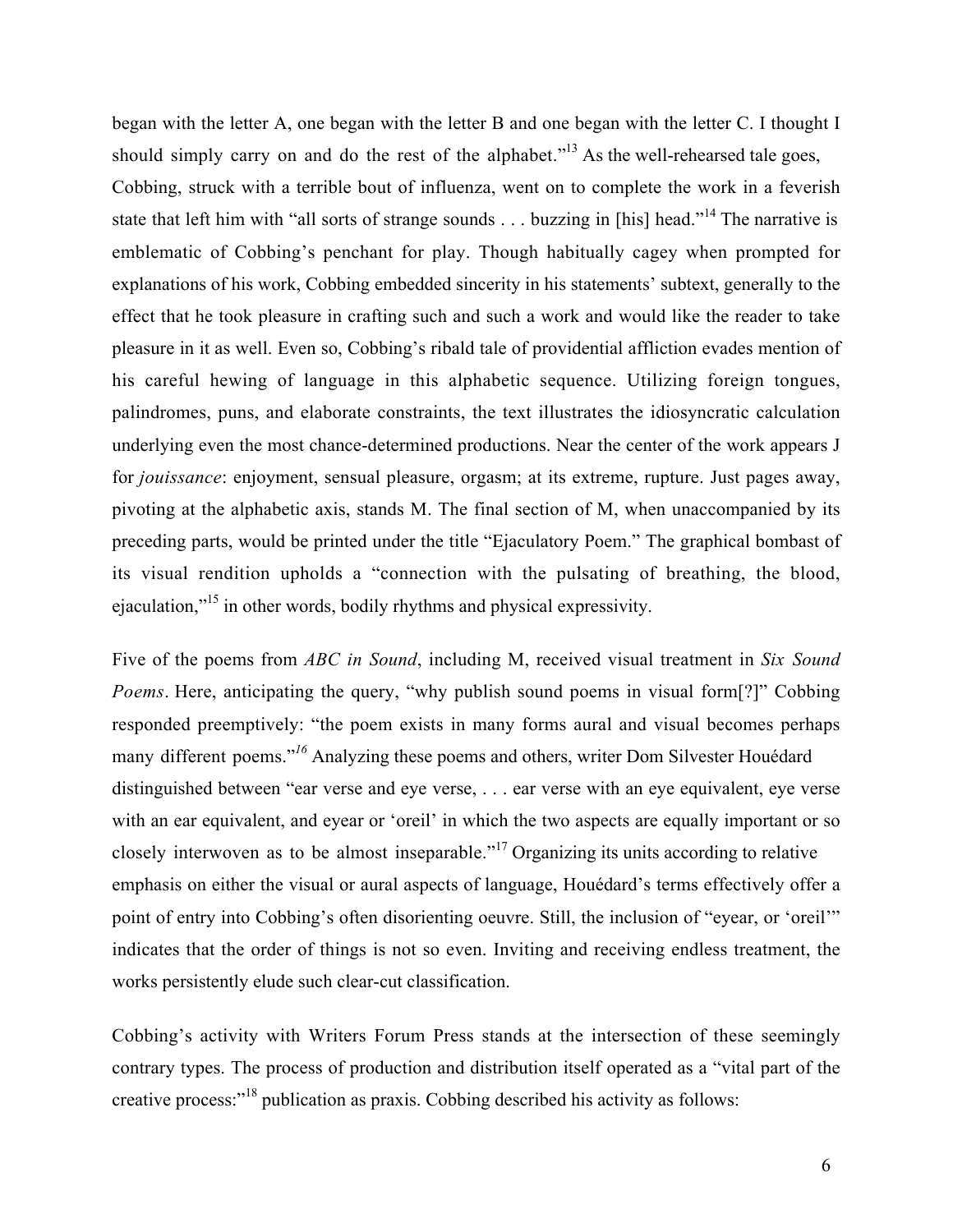"[Viktor] Schklovsky says that, 'poetry is a ballet of the speech-organs.' A dance of the vocal chords and that dance of the vocal chords is connected to the dance of the body and the movement of the body can affect the voice. Obviously, the dance of the voice and the dance of the body starts in the machine. Basically, when I'm working on the photocopier I'm dancing round it and what I'm doing on the machine is movement and that movement then gets into the finished work which again is transformed into movement when I perform it. The whole process is really related to dance."19

Cobbing's practices hinge on the fundamentally performative nature of situated human interaction as it occurs in everyday life. His praxis insists that, within the space and time of these events, the body operates, at least in part, as a language machine. To the self-directed query, "Why does one use machines?" Cobbing offers, "Because they are there." Pressing himself with the follow-up question, "Why does one attempt to mis-use them creatively, in addition to using them in the orthodox way?" he continues, "In order to explore all their possibilities. One does not know what is possible until one does it . . . 'what will happen if. . . .'"<sup>20</sup> His work self-reflexively performs the performances routinely carried out by social actors in social space, carefully registering the capabilities and constraints of the physical body as a language processor.

As the publisher of Writers Forum Press, Cobbing was an avid and efficient machinist. The dance of the body regularly converged with the mechanics of the duplicator, "marrying ... human warmth to the coldness of much electronically generated [sight] and sound."<sup>21</sup> If a particular publication demanded a novel form, the human capacity for subjective reasoning would creatively navigate the photocopier's formal program. The tape-recorder, "by its ability to amplify and superimpose, and to slow down the vibrations [of the voice],"<sup>22</sup> indicated the enormous range of the human vocal apparatus. The interface of body and language, whether entirely purposive or left to chance,<sup>23</sup> often yielded rich results. Cobbing created his first duplicator print in 1942 while working as a steward's clerk at a hospital: "In the store room was a Roneo and I played around on it a bit and that's how my first visual poem occurred."<sup>24</sup> What will happen if. . . .

Writers Forum operated according to the clear but often disregarded principle that a work can be neither evaluated nor enjoyed if nobody gets to see or hear it. With Writers Forum Workshop,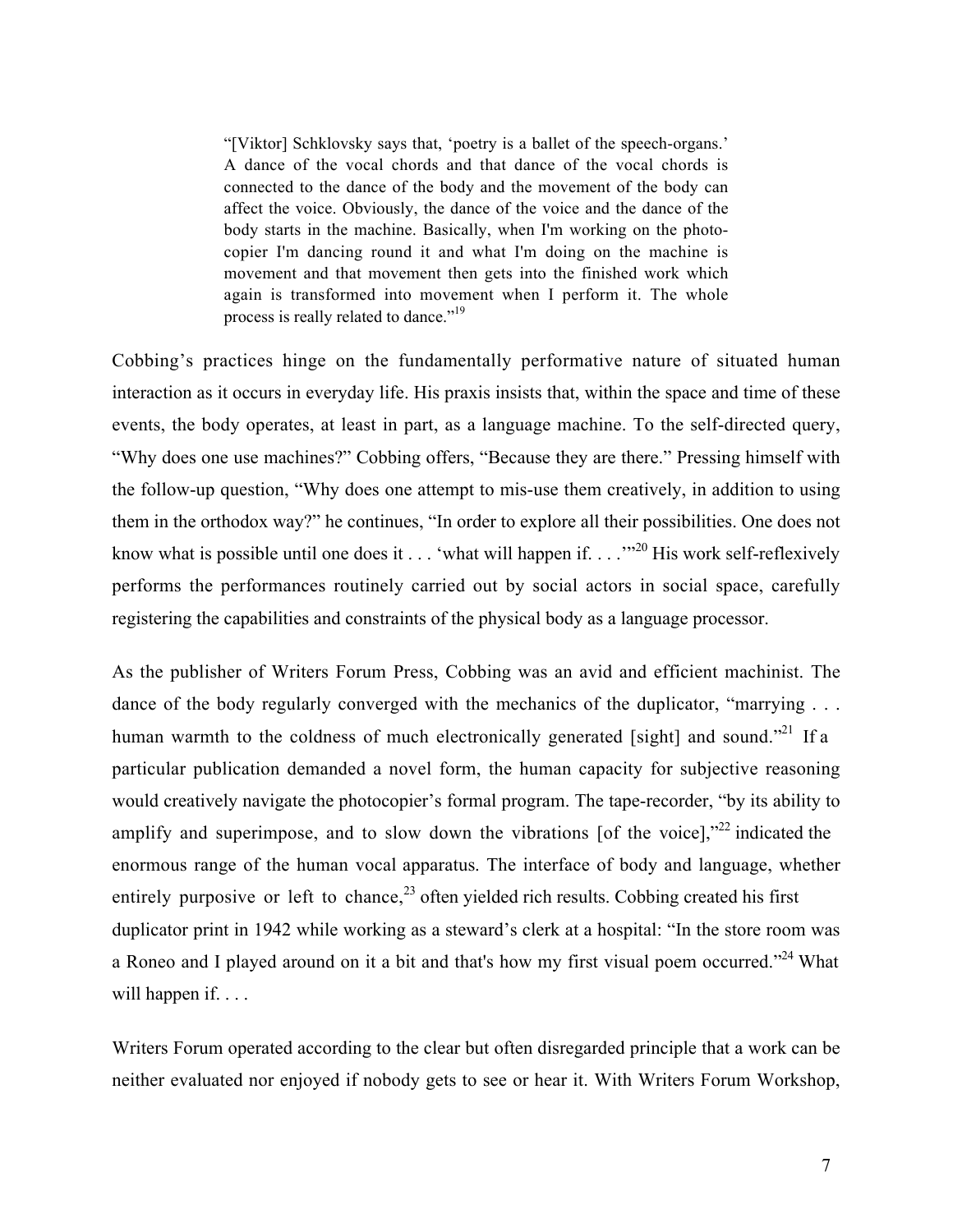Cobbing and his band of outsiders labored to resolve the latter problem; Writers Forum Press sought to sort out the former. The maxim was simple: "[P]ublish something and let the reader decide whether it's any good or not . . . rather than judging it before hand."<sup>25</sup> The plan was straightforward: swiftly and efficiently make innovative works available at least cost to readers. The Press achieved this aim with great success. When artist W. Mark Sutherland interviewed Cobbing on Thursday, 19 April 2001, 1,027 publications already bore the WF imprint. Many of these works came from regular attendees of the Workshop. The Press, like the Workshop, intermingled emerging and established writers. Works by young English poets appeared side by side with the poems of Arrigo Lora-Totino of Italy and Pierre Garnier of France. Even a young Allen Ginsberg, eager for the prompt public reception of a particular work, turned to Writers Forum Press. Poet Anselm Hollo, who had been frequenting the Writers Forum Workshop, reportedly suggested to his friend Ginsberg, "Bob Cobbing, you can let him have it tomorrow and he'll have it out the next day."26 Ginsberg's 1963 work *The Change* would be Writers Forum Press' fifth publication. Indeed, it was an auspicious start for what proved to be an enormously successful campaign.

Between its founding in 1963 and Cobbing's death in 2002, Writers Forum Press published over 1000 works. Yet even this self-evidently remarkable figure does not indicate clearly enough Cobbing's enormous impact on British small-press publishing generally through the Association of Little Presses, of which he was a founding member and vice president. Under his guidance, Writers Forum Workshop met nearly every fortnight in whatever venue could be found at that moment, pub or barn, bookstore basement or farmhouse attic. Now led by Lawrence Upton, Cobbing's friend as well as his partner in the collaborative serial work *Domestic Ambient Noise*,<sup>27</sup> Writers Forum continues to thrive. Its permissive ethos – "the entirely sane one that people learn from each other and learn most constructively when they are encouraged"<sup>28</sup> – persists.

Cobbing's elegant fusion of concept and form has long been a thorn in the side of his critics. Unprepared for the ad hoc adjustments that Cobbing's diverse output often requires, many scholars have responded to his seamless interweaving of media by excluding from their accounts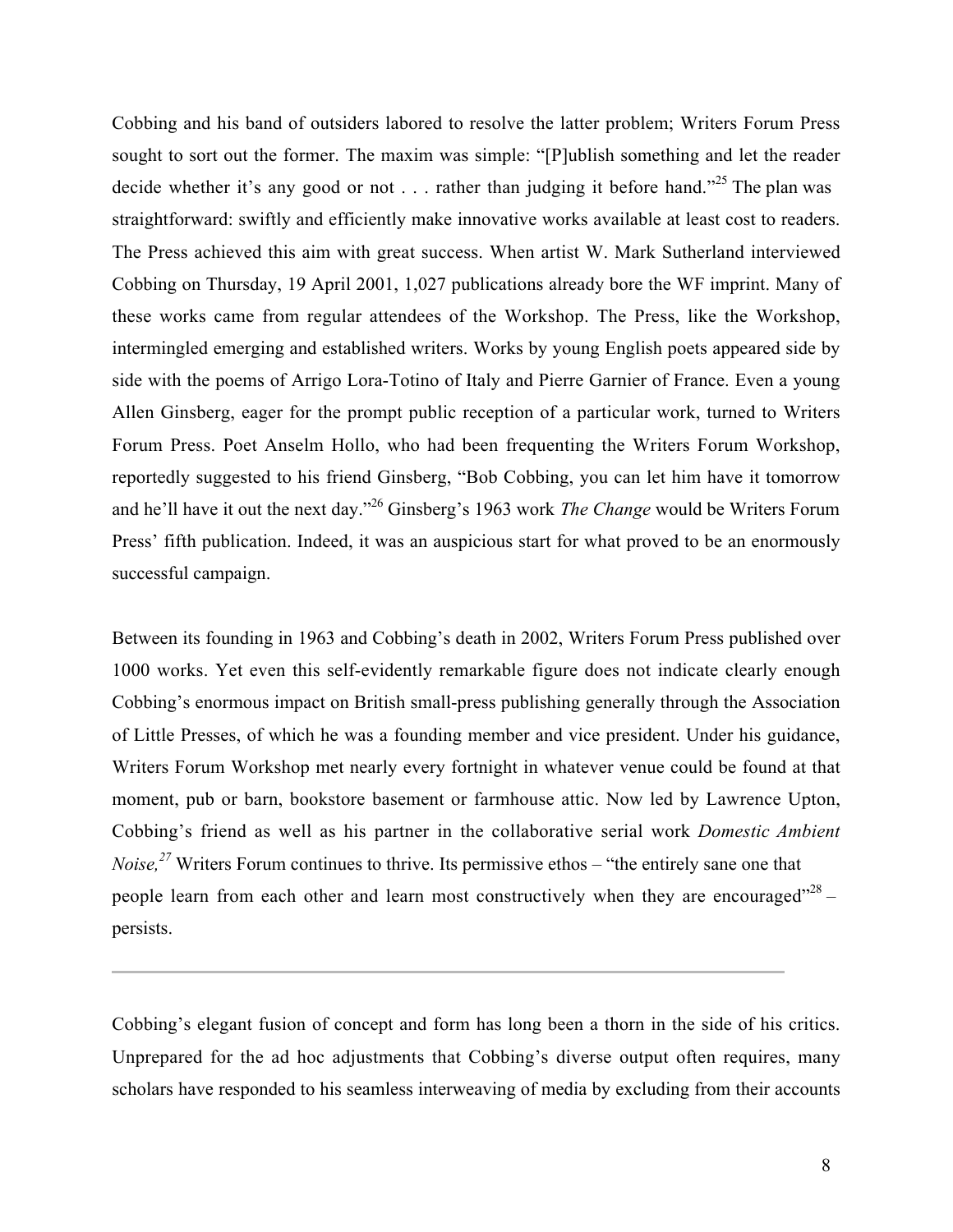any material that could not be easily managed. Historians have extolled at length Cobbing's prolific activity as the publisher of Writers Forum Press and, to a lesser degree, have duly nodded at his technological achievements in printing and distribution. Journalists have lauded his performances as "reflect[ing] the boisterous hilarity that is surely no less a part of Shakespeare than black Jacobean melancholy."<sup>29</sup> His vocalizations of printed texts, or *soundings*, have garnered praise from electro-acoustic composers. Poets, many of them Cobbing's own cohorts from Writers Forum Workshop, have published reverent analyses of his written pieces. Endeavoring to absorb Cobbing's work into their respective discourses, scholars have utilized particular lexicons unique to their fields of study. The reports that have come out of these studies have been chiefly taxonomical and Cobbing's oeuvre has suffered for it. With his recent death, a comprehensive account of Cobbing's practices is decidedly overdue.

Categorical partitions, erected over many years of divisive Cobbing scholarship, stand in the way of this task. Any comprehensive account of Cobbing's practices has first to overcome this essentially lexical segmentation. The uneven distribution of materials correlated with this segmentation, however, is decidedly less manageable. The British Library, for instance, has recently amassed a sizable holding of Cobbing's published works, manuscripts, and, somewhat less methodically, his sound recordings. Studio-recorded soundings crop up haphazardly in anthologies, for the most part pressed in Sweden or Continental Europe, where the primary concern often seems to be the showcasing of a British national in anthologies of self-proclaimed international movements rather than the actual merits of Cobbing's work. Video documents of live performances are scarce. While those that have surfaced have been consistently stunning, they are still only meager surrogates for the physical co-presence that must be in place as a material requisite to the ecstatic performance of "the body . . . in . . . language" for which Cobbing was celebrated. Written reports detailing the live performances are equally paltry proxies for presenting anything like the vital flows of creative performance that palpably distinguish one kind of social structure from another. The blissful "intoxicat[ion]" of a Cobbing performance as opposed to "those awful dull readings at the Poetry Society"<sup>30</sup> is hard to convey to someone whose knowledge of both comes from video and print alone.

If Poetry Society events, "embedded in critical analysis," typified "English Lit. at its absolute worst,"<sup>31</sup> then perhaps Cobbing's pronouncement that "we aspire to birdsong,"  $32$  actualized in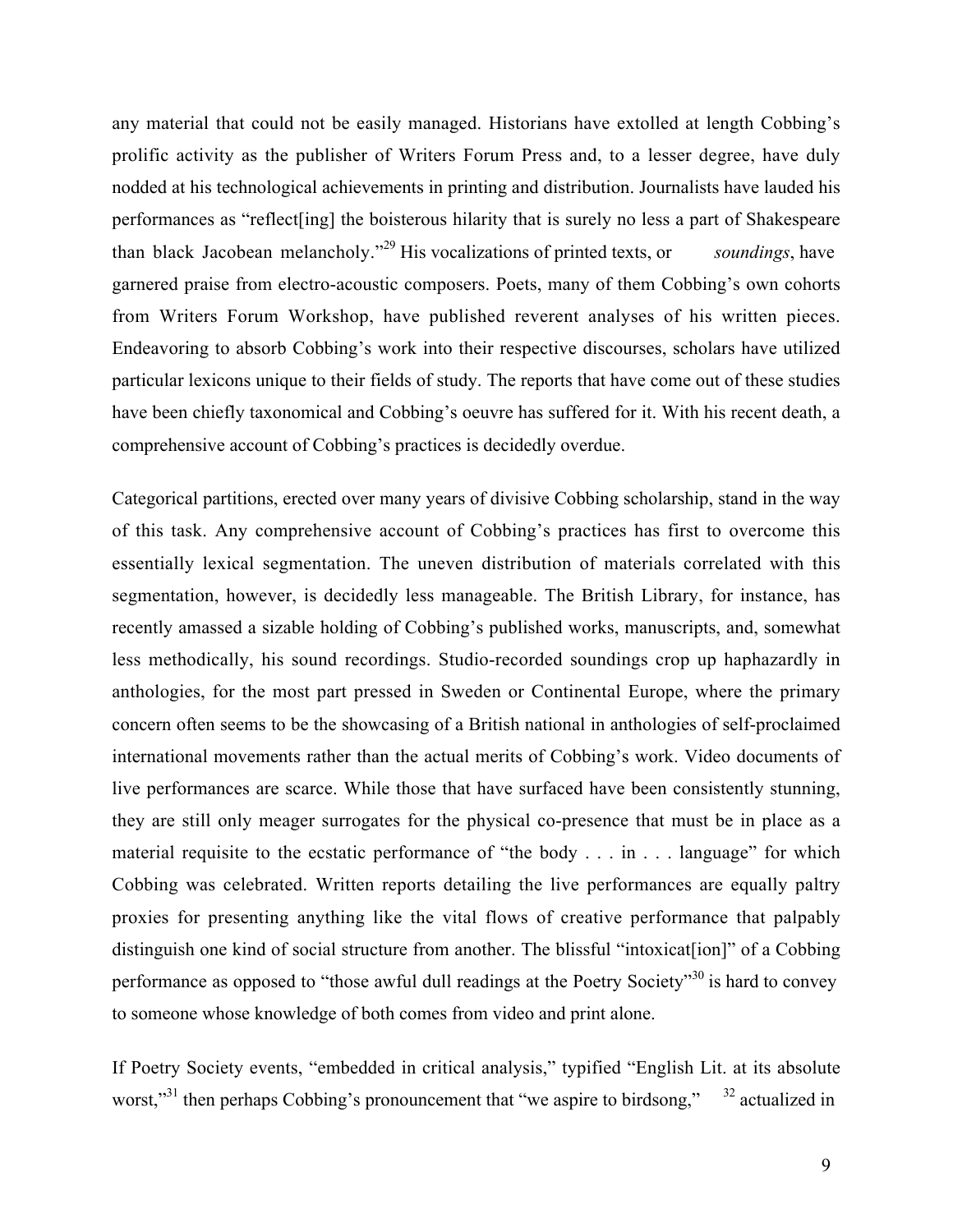performance and resonating with the aviary emulations and chirp-chirp-chirping fashionable in Elizabethan theater and song, embodies the best of the English tradition. In the spirit of that tradition, 15 Shakespeare-Kaku,<sup>33</sup> a spatial sequence of broken and occluded alphabetic figures, seems poised to proclaim the sustained dynamism of the English language. The performance group Konkrete Canticle<sup>34</sup> substantiated this dynamism with its three-voice and organ performance of *15 Shakespeare-Kaku* at the 1972 Shakespeare Birthday Week Gala Concert in Southwark Cathedral. It is inscribed in the eminent mobility of the printed pamphlet. While many then-contemporary writers, orienting themselves towards modern architecture, considered the poem a space for living in, this pocket-sized assemblage, decidedly sculptural, leads to consideration of the poem as a material object that one deliberately engages. In sounding the poem, "The voice must seek out guides in the texture and shape of both detail and the whole,"<sup>35</sup> notes Bill Griffiths of Konkrete Canticle. Physically oriented towards the text-object, the viewer participates in its (trans)formation, operating as an integral element of the text itself. Language, separated from its functional context, is used for its pure character as a social phenomenon and given a value that might be registered, treated, reconstructed, analyzed, measured, changed.<sup>36</sup>

This is not the occasion for drafting a general theory of Cobbing's practices. A comprehensive account would be paradoxical anyhow. Cobbing's oeuvre, fundamentally operative in nature, is most effectively considered in terms of *what it is like* to participate in these operations. As Ludwig Wittgenstein asserts, "What can be shown cannot be said."<sup>37</sup> While some terminology developed by the psychology of perception and certain branches of sociology can be helpful, no set of concepts could ever wholly substitute for the experience of the body (as distinct, perhaps, from a bodily experience, though the one is surely intertwined with the other) interacting with these materials in the space and time of our human-sized world. Disembodied, that which is most central to Cobbing's work – *what it is like* to participate in it – slips always out of reach.

Or so the argument should go. As the exclusively stable feature throughout Cobbing's diverse oeuvre, this slippage establishes its core. Comprised by the oscillation of material presence and absence, formal similarity and difference, Cobbing's work operates through and in virtue of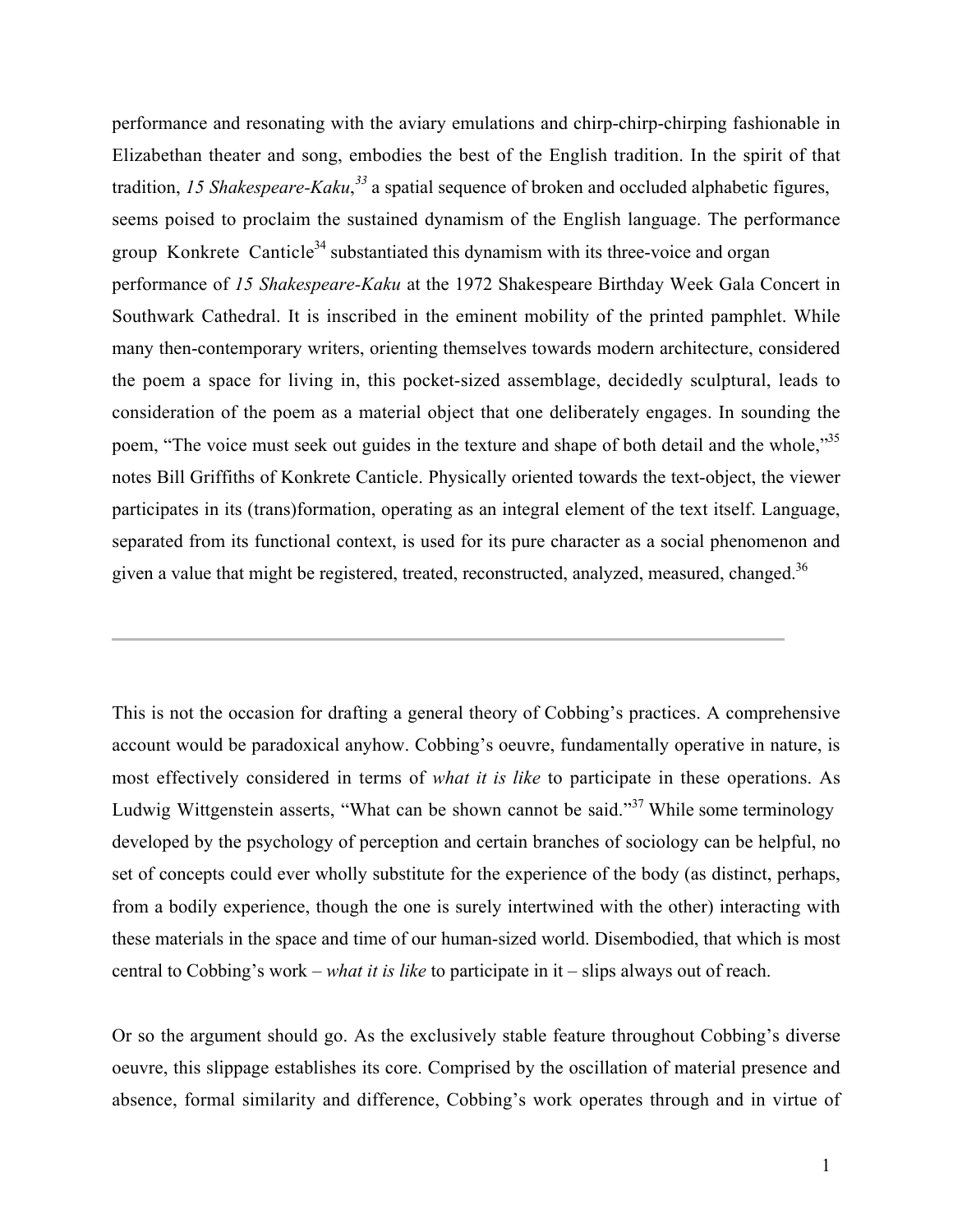contradiction. Where it seems as though a comprehensive account of Cobbing's practices would be paradoxical, the work itself is itself at work, performing the paradox of comprehension.

The Fugitive Poems evidence this mechanism with a distinct elegance. Cobbing describes the Fugitive Poems in his introductory leaflet to *Kwatz* as "poems where words recede & ghosts of image focus."<sup>38</sup> The appearance of spectral retreat is immediately perceptible in the Fugitive Poems' visual character, confirming a statement that, true to Cobbing's playful manner, is entirely misleading. It is helpful, then, to seek counsel with the publication's title: "kwatz – in Chinese, He (pronounce Hay) – a meaningless word . . . like the noise made by a vibrating reed to probe deep into the enquirer's understanding." The flicker of ethereal word-images, such as in *Fugitive Poem for Ernst Jandl*, <sup>39</sup> induces a parallel undulation in the work's viewer, drawing the viewer now near, now far from the object. Displaced and hovering, the body enters into selfaware relation with the Fugitive Poem. The moment of self-awareness transforms the work from a seemingly distant thing into an object *at hand* and, in that instant of change, the Fugitive Poem reveals its character. The material object – paper imprinted with marks and stains, patterns and textures – drifting in human space and time, rather than the metaphoric ebb and flow of words on the page, composes the Fugitive Poem.

A substantial portion of *Bob Cobbing's Girlie Poems*<sup>40</sup> is devoted to a sequence of Love Poems, one of which is titled "Fugitive Poem No. 4 (A Love Letter)." Cobbing, an avid purveyor of letters and postcards, composed seasonal variations and sent them to his dearest friends sporadically throughout the year, and always on Christmas and New Years. It is hardly surprising, then, that a Cobbing Love Poem might take the form of a letter. The Fugitive Poem is a love letter. Sent off from a definite origin, en route to its destination, the poem slips from its set path. It wanders, and at times loses its way. Faint trace of making and maker, flee(t)ing, it drifts in space and time. It might arrive on your doorstep, or you might reach to it, grasp it, and take it in your hands. "And you love and you do not love, it makes of you what you wish, it takes you, it leaves you, it gives you."<sup>41</sup> There is something very romantic in all of this.

Cobbing's practices evoke *eros*, the drive for life. The mark and stain on the page, the shrieks and hisses of the voice, all might join in an ever-widening circle of participation: attracted and repelled by its center of magnetism, moving and always moving. Permuting the possible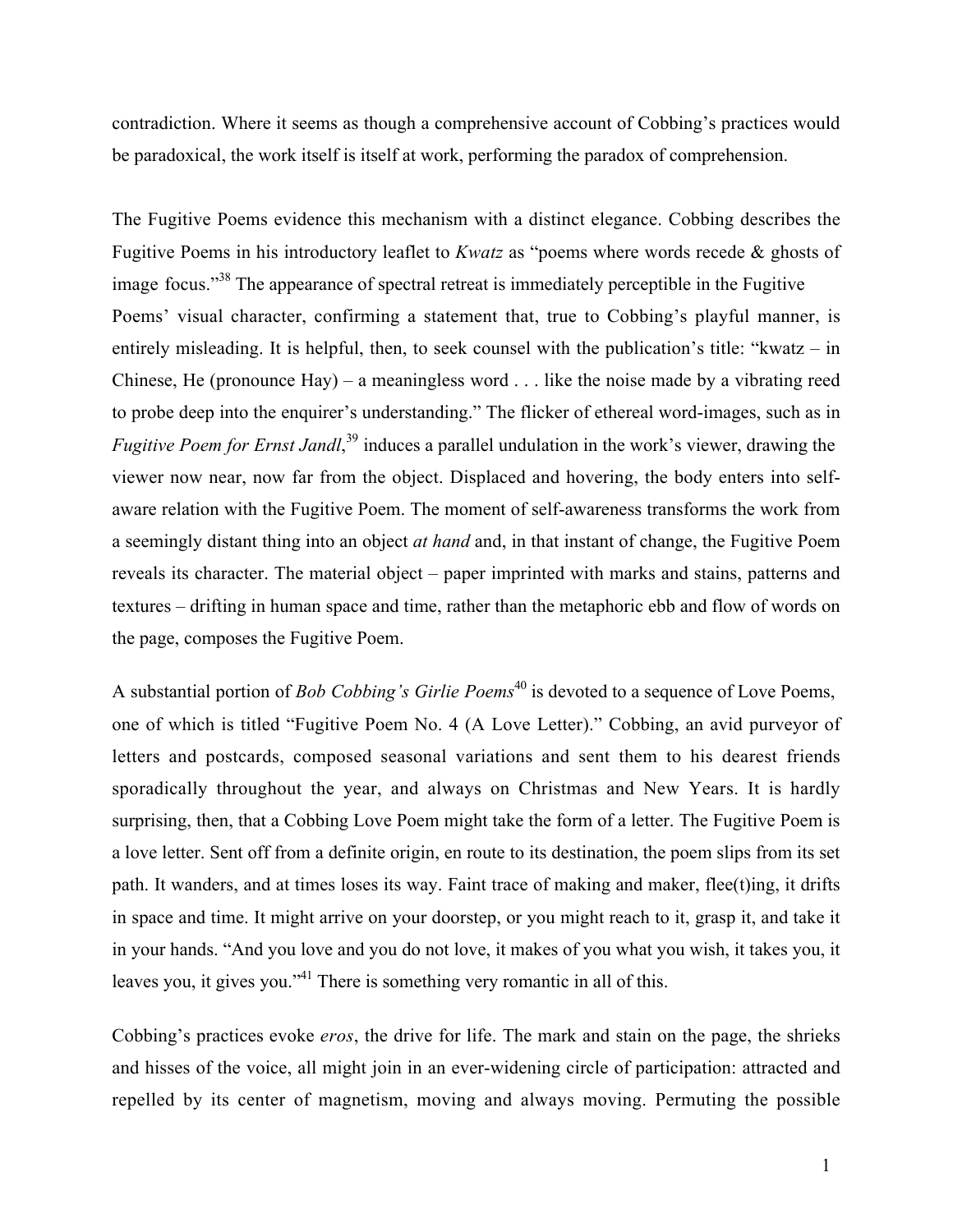arrangement of available materials, Cobbing invites us to participate in a wor(l)d made meaningful by our interaction with it. The text in your hands suggests one entry into this sphere: a seemingly boundless area, brimming with language and thoroughly segmented into posted plots. Cobbing's work measures these borders, tests their permeability, and probes the practical limits of their dissolution. It puts forth a structural model of textual space wherein meaning might emerge concomitantly with the performance and reception of *écriture* – the act of writing; the tap tap tapping of fingertips on hard keys that might confirm one's physical presence; the flow of blood to the thumb and forefinger that pulsates through the pen in hand and materializes as vibrations on the page.

Gabi Weissman, a member of Group H, states the general premise that, with Cobbing's arrival in 1951 at what was then still the Hendon Experimental Art Club, came to stimulate the group's activities: "[p]rogrammes, dogmas, statements, aims and ends are all anathema to art; the only activity it takes seriously is pure play." Where much of the visual poetry being produced around that time considered the poem "a play-area of fixed dimensions," $42$  Cobbing's poems stood and still endure un-fixed, entirely open to play.

Ending as it began, this text is a point of departure. The structure is permissive: "Let it sing itself through you." The material is at hand: "The vowels have their pitch, the phrase has potential rhythms." The dance is jubilant: "You do it with the whole of you, muscular movement, voice and lungs, limbs."<sup>43</sup> The exhibition is permissive: "the constellation is an invitation" <sup>44</sup> to delight in the pleasure of participation.

I invite you, then, to *Make Perhaps This Out Sense Of Can You*.

 <sup>1</sup> Bob Cobbing, "Some Statements on Sound Poetry," in *Sound Poetry: A Catalogue*, ed. Steve McCaffery and bpNichol (Toronto: Underwhich Editions, 1978; available at <www.ubu.com/papers>).

<sup>2</sup> D.T. Max, "Letter from Austin: Final Destination," *The New Yorker* (11 June 2007):

<sup>(&</sup>lt;http://www.newyorker.com/reporting/2007/06/11/070611fa\_fact\_max> (accessed 16 June 2007).

<sup>3</sup> Dick Higgins writes: "the word 'intermedia' appears in the writings of Samuel Taylor Coleridge in 1812 in exactly its contemporary sense – to define works which fall conceptually between media that are already known. . . . it allows for an ingress to a work which otherwise seems opaque and impenetrable": "Synesthesia and Intersenses: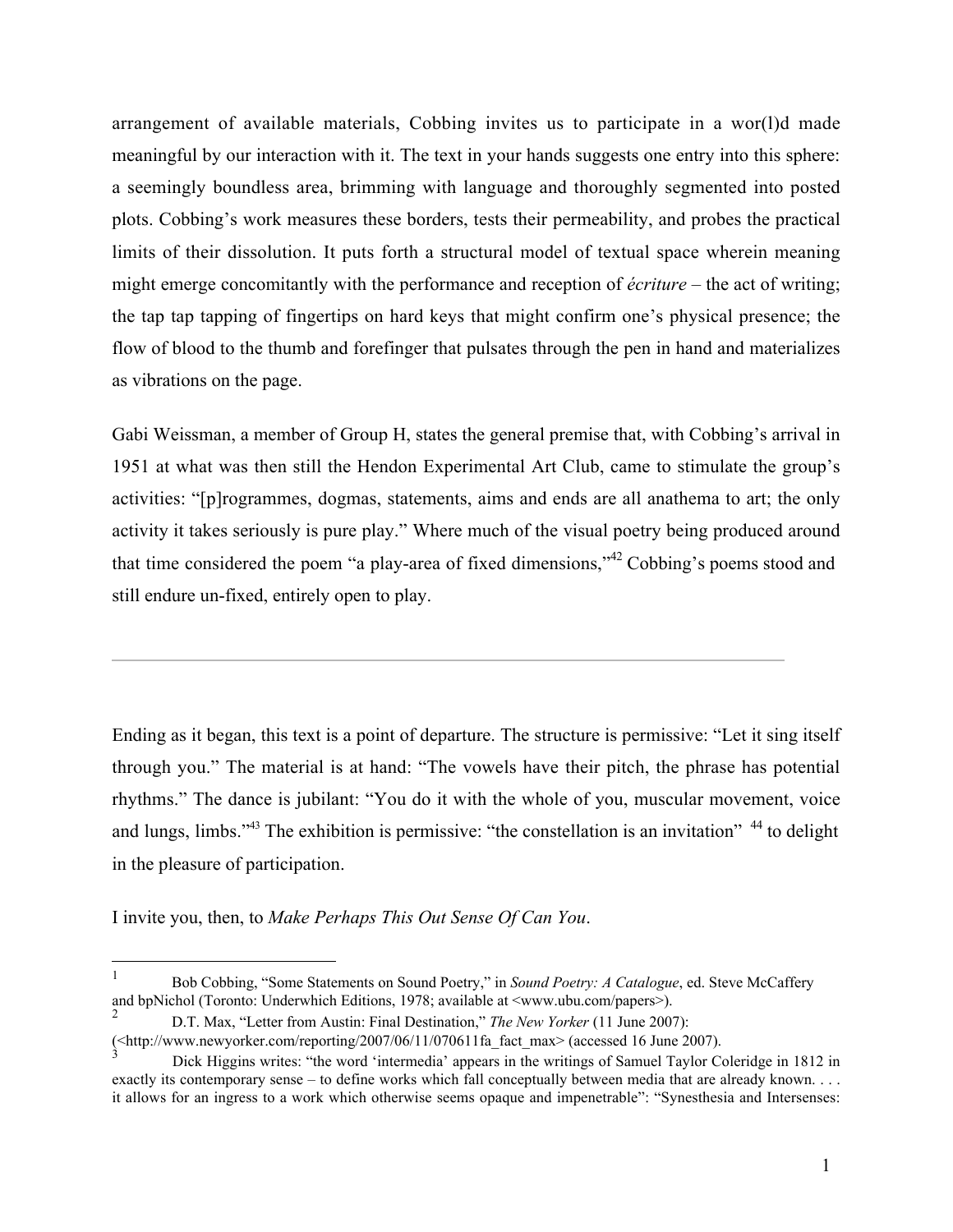$\overline{a}$ Intermedia," *Horizons: the Poetics and Theory of the Intermedia* (Carbondale, IL: Southern Illinois University Press, 1984).

<sup>4</sup> Bob Cobbing to Peter Mayer, from "An Interview With Bob Cobbing," *Bob Cobbing & Writers Forum*, ed. Peter Mayer (Sunderland: Ceolfrith Press, 1974), 55. Published as *Ceolfrith* 26.

5 "The Point About Criticism Is That It Is Frequently Wrong: Bob Cobbing Interviewed By W. Mark Sutherland," 19 April 2001, London, England (available at  $\langle$ www.ubu.com/papers>).

6 Betty Mulcahy, *To Speak True* (London, 1969), quoted in Josephine A. Johnson, "Return of the Scops: English Poetry Performance Since 1960," in *Performance of Literature in Historical Perspectives*, ed. David W. Thompson (Lanham, MD: University Press of America, 1983), 310.

At this time it was still rare for a female poet to be considered at all.

 $\frac{8}{9}$  Johnson, "Return of the Scops," 310.

 $\frac{9}{10}$  In Sutherland, n. 5 above.

10 Maggie O'Sullivan interviewed in Nicky Marsh, Peter Middleton, and Victoria Sheppard, "'Blasts of Language': Changes in Oral Poetics in Britain since 1965," *Oral Tradition*, 21:1 (2006), 44-67.

 $\frac{11}{12}$  Ibid.

12 Bob Cobbing, *Sound Poems* (London: Writers Forum, 1965).

 $\frac{13}{14}$  In Sutherland, n. 5 above.

 $\begin{array}{ccc}\n^{14} & \text{Ibid.} \\
\hline\n\end{array}$ 

15 Oyvind Fählstrom, "Manifesto for Concrete Poetry," quoted in Bob Cobbing, "Concrete Sound Poetry 1950-1970," *? Concrete Poetry* (Amsterdam: Stedelijk Museum, 1970).

16 Bob Cobbing, *Six Sound Poems*, 2nd ed. (London: Writers Forum, 1969).<br>17 Dece Sil, established <sup>6</sup>Deb Galdinas Tarakters <sup>8</sup>, Dect<sup>2</sup> intendential

17 Dom Silvester Houédard, "Bob Cobbing: Troubadour & Poet," introduction to Bob Cobbing issue of *extra verse*, no. 17 (London, 1966) [all text in lowercase as originally printed].

 $\frac{18}{19}$  In Mayer, n. 4 above, 57.

 $19$  Sutherland, n. 5 above.

- $\frac{20}{21}$  Mayer, 1974.
- $\frac{21}{22}$  In Sutherland, n. 5 above.
- $\frac{22}{23}$  Ibid.

<sup>23</sup> Chance procedures were central to Cobbing's work. I am sure that they account for his and others' abundant references to the ritual action of certain tribal societies. As Bronislaw Malinowski reminds us, "wherever there is an important human activity, which is at the same time dangerous, subject to chance and not completely mastered by technical means . . . there is always . . . a magical system, a body of rites and spells, to compensate for the uncertainty of chance and to forearm against bad luck." "The Meaning of Meaningless Words and the Coefficient of Weirdness," in *Symposium of the Whole*, eds. Diane and Jerome Rothenberg (available at  $\leq$ www.ubu.com/ethno>).

 $\frac{24}{25}$  In Sutherland, n. 5 above.

 $\frac{25}{26}$  In Sutherland, n. 5 above.

 $2^{20}$  Quoted by Cobbing in Sutherland, n. 5 above.

<sup>27</sup> Collaborative interview and performances by Cobbing and Upton may be heard as part of the *Radio Radio* series, ed. Martin Spinelli (2005). Distributed by PENNsound for non-commercial and educational use (available at www.writing.upenn.edu/pennsound and www.ubu.com/sound).<br>28

Lawrence Upton, from a 31 October 2006 post on the Writers Forum Workshop blog: http://www.writersforum-workshop.blogspot.com.<br>29

- <sup>29</sup> *Financial Times*, 24 April 1972, quoted in "On the Poetry," in Mayer, *Ceolfrith* 26, 52.
- $\frac{30}{31}$  In Marsh, Middleton, and Sheppard, n. 10 above.

- $\frac{32}{33}$  Cobbing, n. 1 above.<br>  $\frac{32}{33}$  Cobbing, n. 1 above.
- 33 Bob Cobbing, *15 Shakespeare-Kaku*, 3rd ed. (London: Writers Forum, 1973).